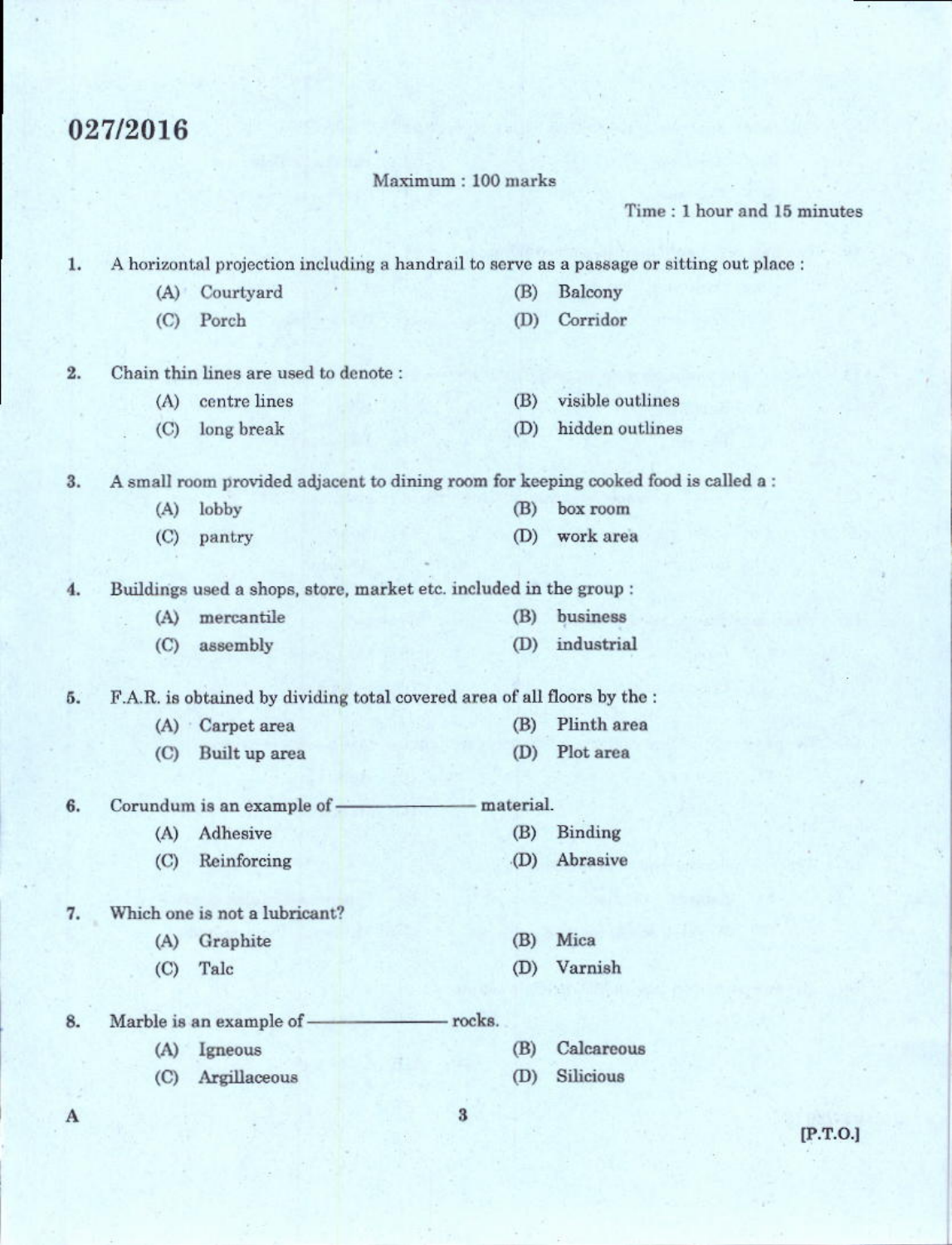| 9.  | Substances that are able to resist high temperatures are called: |                                                                                |     |                                   |
|-----|------------------------------------------------------------------|--------------------------------------------------------------------------------|-----|-----------------------------------|
|     | (A)                                                              | Refractories                                                                   | (B) | <b>Encaustic tiles</b>            |
|     | (C)                                                              | Terracotta                                                                     | (D) | Porcelain                         |
| 10. |                                                                  | The lime commonly used in whitewashing is:                                     |     |                                   |
|     | (A)                                                              | Hydraulic lime                                                                 | (B) | Fat lime                          |
|     | (C)                                                              | Poor lime                                                                      | (D) | Slaked lime                       |
| 11. |                                                                  | Volcanic ash containing about 80% clay is known as :                           |     |                                   |
|     | (A)                                                              | Surkhi                                                                         | (B) | Slag                              |
|     | (C)                                                              | Fly ash                                                                        | (D) | Pozzolana                         |
| 12. |                                                                  | increase the initial setting time of cement.                                   |     |                                   |
|     | (A)                                                              | Lime                                                                           | (B) | Silica                            |
|     | (C)                                                              | Gypsum                                                                         | (D) | Alumina                           |
| 13. |                                                                  | Vicat apparatus is used to test-                                               |     | of cement.                        |
|     |                                                                  |                                                                                |     |                                   |
|     | (A)                                                              | Fineness                                                                       | (B) | Compressive strength<br>Soundness |
|     | (C)                                                              | Consistency                                                                    | (D) |                                   |
| 14. |                                                                  | The process of adding cement to lime mortar to improve its quality is called : |     |                                   |
|     | (A)                                                              | Guniting                                                                       | (B) | <b>Bulking</b>                    |
|     | $\rm (C)$                                                        | Slaking                                                                        | (D) | Gauging                           |
| 15. |                                                                  | Which is not a method of proportioning concrete?                               |     |                                   |
|     | (A)                                                              | Arbitrary method                                                               | (B) | Fineness modulus method           |
|     | (C)                                                              | Working stress method                                                          | (D) | Minimum Voids method              |
| 16. |                                                                  | The mix corresponding to M20 grade concrete is:                                |     |                                   |
|     | (A)                                                              | 1:5:10                                                                         | (B) | $1:1\frac{1}{2}:3$                |
|     | (C)                                                              | 1:2:4                                                                          | (D) | 1:1:2                             |
|     |                                                                  |                                                                                |     |                                   |
|     | 027/2016                                                         |                                                                                |     |                                   |

A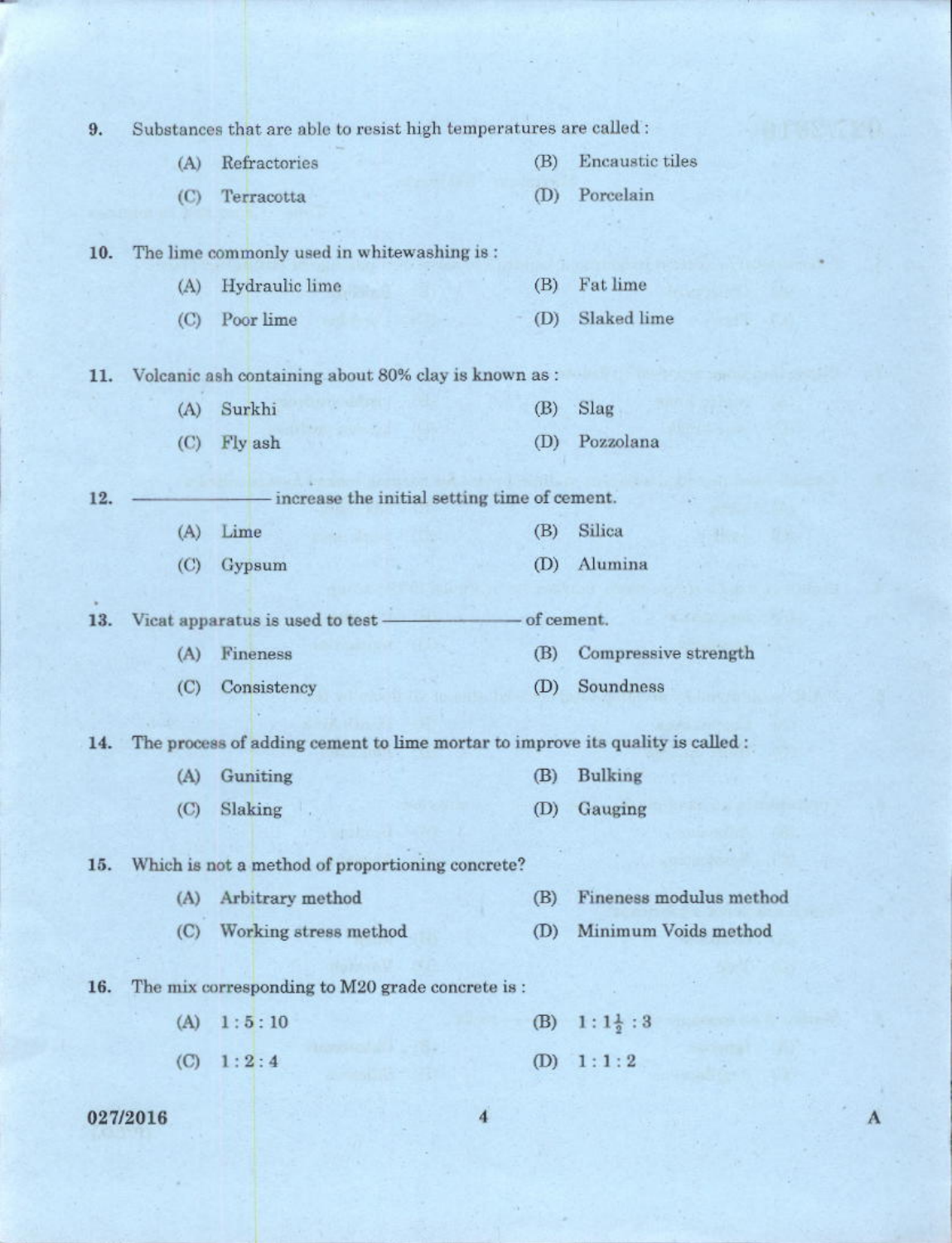| 17. |     | The thin radial fibres extending from pith to cambium is : .    |     |                                                                              |
|-----|-----|-----------------------------------------------------------------|-----|------------------------------------------------------------------------------|
|     | (A) | Sapwood                                                         | (B) | Bark                                                                         |
|     | (C) | Medullary rays                                                  | (D) | Heartwood                                                                    |
|     |     |                                                                 |     |                                                                              |
| 18. |     | The defect in timber due to abnormal growth :                   | (B) | Rind galls                                                                   |
|     | (A) | Knots                                                           |     | Druxiness                                                                    |
|     | (C) | Shakes                                                          | (D) |                                                                              |
| 19. |     | Which one is not a defect due to seasoning?                     |     |                                                                              |
|     | (A) | Dry rot                                                         | (B) | Bow                                                                          |
|     | (C) | Case hardening                                                  | (D) | Cup                                                                          |
|     |     |                                                                 |     |                                                                              |
| 20. |     | Thin sheets of wood of superior quality are called:             |     |                                                                              |
|     | (A) | Ledges                                                          | (B) | Veneers                                                                      |
|     | (C) | <b>Batten</b>                                                   | (D) | Log                                                                          |
|     |     | As per IS code, size of concrete cube for compression test is : |     |                                                                              |
| 21. |     |                                                                 | (B) | $10 \text{ cm}$                                                              |
|     | (A) | 5 <sub>cm</sub>                                                 | (D) | 25 cm                                                                        |
|     | (C) | 15 <sub>cm</sub>                                                |     |                                                                              |
| 22. |     |                                                                 |     | The process by which limestone is heated to redness to form lime is called : |
|     | (A) | Hydraulicity                                                    | (B) | Slaking                                                                      |
|     | (C) | Setting                                                         | (D) | Calcination                                                                  |
|     |     |                                                                 |     |                                                                              |
| 23. |     | Which one is a solvent used in paint?                           |     |                                                                              |
|     | (A) | White lead                                                      | (B) | Linseed oil                                                                  |
|     | (C) | Graphite                                                        | (D) | Turpentine                                                                   |
|     |     | The process of preventing loss of moisture from concrete:       |     |                                                                              |
| 24. |     |                                                                 | (B) | Curing                                                                       |
|     | (A) | Bulking                                                         | (D) | Guniting                                                                     |
|     | (C) | Bleeding                                                        |     |                                                                              |
|     |     |                                                                 |     |                                                                              |

地震され

8

 $\begin{array}{c} 027/2016 \\ \text{[P.T.O.]} \end{array}$ 

e y DP

 $\overline{5}$ 

 $\mathbf A$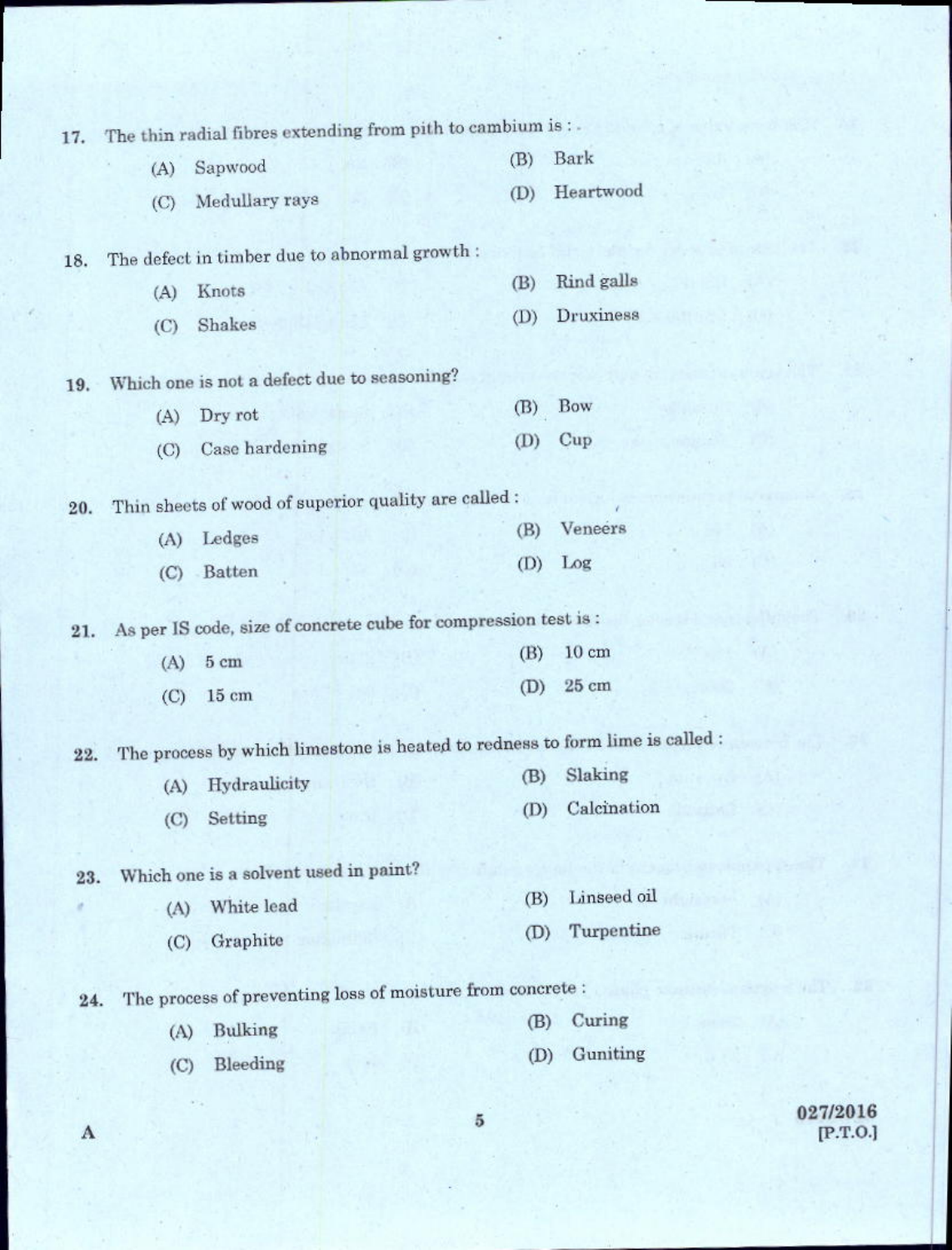| 25. |          |                |                                                                            |                 | The basic value of span to effective depth ratio for span upto 10 m for Cantilever beam is : |
|-----|----------|----------------|----------------------------------------------------------------------------|-----------------|----------------------------------------------------------------------------------------------|
|     | (A)      | 10             |                                                                            | (B)             | 20                                                                                           |
|     | (C)      | $\overline{7}$ |                                                                            | (D)             | 26                                                                                           |
|     |          |                |                                                                            |                 |                                                                                              |
| 26. |          |                | I.S. code of practice for plain and reinforced concrete :                  |                 |                                                                                              |
|     | (A)      |                | I.S. $962 - 1989$                                                          | (B)             | $I.S. 800 - 1984$                                                                            |
|     | (C)      |                | I.S. $456 - 2000$                                                          | (D)             | I.S. $458 - 2003$                                                                            |
| 27. |          |                |                                                                            |                 | The layout of existing and proposed water supply, electricity, drainage lines are given in:  |
|     | (A)      |                | Site plan                                                                  | (B)             | Service plan                                                                                 |
|     | (C)      |                | <b>Building plan</b>                                                       | (D)             | Key plan                                                                                     |
|     |          |                |                                                                            |                 |                                                                                              |
| 28. |          |                | Maximum permissible coverage for a assembly building is :                  |                 |                                                                                              |
|     | (A)      | 65             |                                                                            | (B)             | 40                                                                                           |
|     | (C)      | 35             |                                                                            | (D)             | 30                                                                                           |
| 29. |          |                | The difference between the forebearing and backbearing of a line is :      |                 |                                                                                              |
|     | (A)      | 180°           |                                                                            | (B)             | 270°                                                                                         |
|     | (C)      | 360°           |                                                                            | (D)             | $0^{\circ}$                                                                                  |
|     |          |                |                                                                            |                 |                                                                                              |
| 30. |          |                |                                                                            |                 | The horizontal angle between the magnetic meridian and geographical meridian is called :     |
|     | (A)      |                | Azimuth                                                                    | (B)             | Declination                                                                                  |
|     |          | (C) Latitude   |                                                                            |                 | $(D)$ $Dip$                                                                                  |
| 31. |          |                | The apparent movement of the image relative to the cross hairs is called : |                 |                                                                                              |
|     | (A)      |                | Foresight                                                                  | (B)             | Parallax                                                                                     |
|     | (C)      | Tilting        |                                                                            | (D)             | Refraction                                                                                   |
|     |          |                |                                                                            |                 |                                                                                              |
| 32. |          |                | The length of revenue chain:                                               |                 |                                                                                              |
|     | (A)      | $20 \text{ m}$ |                                                                            | (B)             | 100 ft                                                                                       |
|     | (C)      | 33 ft          |                                                                            | (D)             | 66 ft                                                                                        |
|     |          |                |                                                                            |                 |                                                                                              |
|     | 027/2016 |                |                                                                            | $6\phantom{1}6$ |                                                                                              |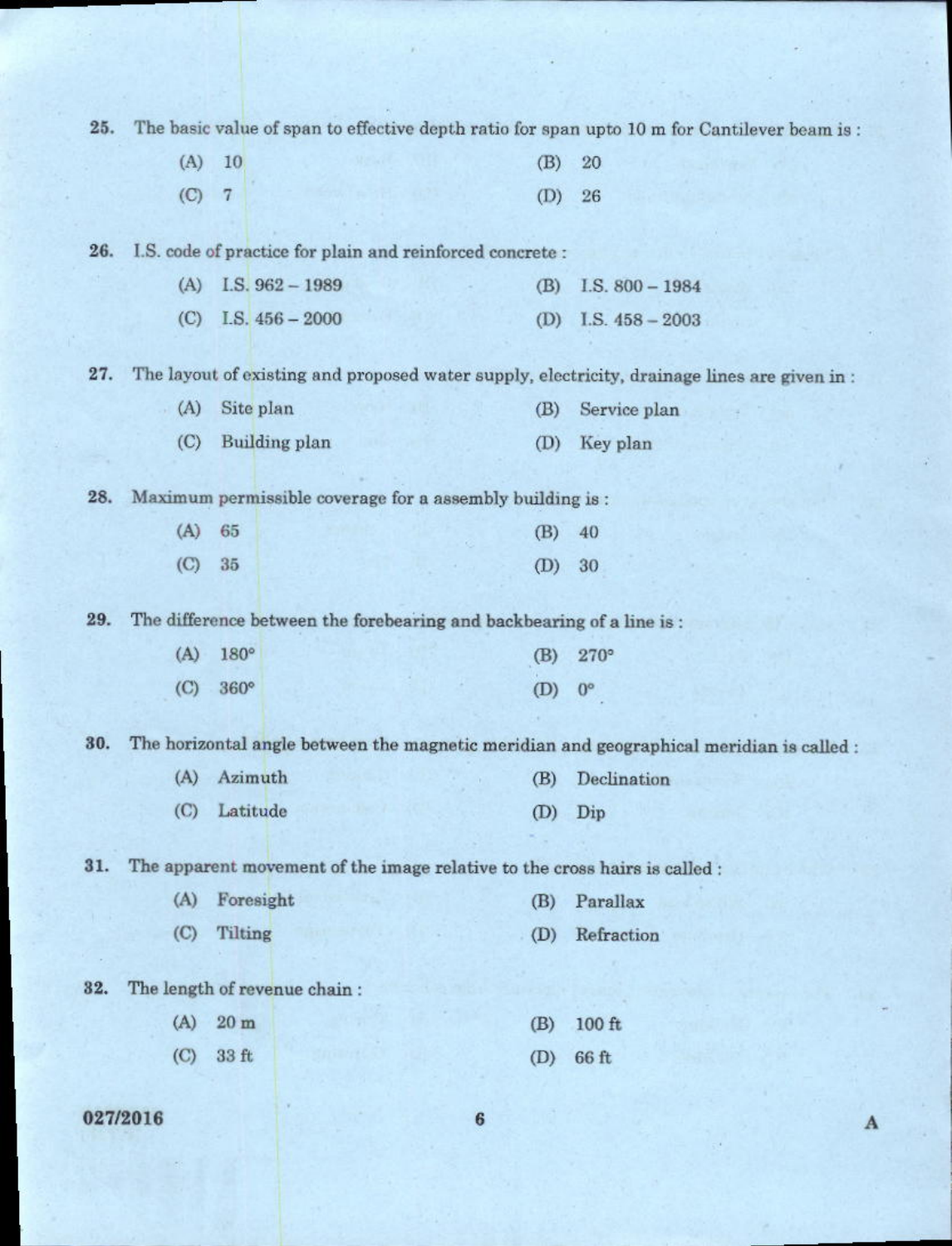|     |        | It is difficult to replot the map on a different scale in -    |                              |     | - survey.                                                                     |          |
|-----|--------|----------------------------------------------------------------|------------------------------|-----|-------------------------------------------------------------------------------|----------|
| 33. |        | Compass                                                        |                              | (B) | Chain.                                                                        |          |
|     | (A)    | Theodolite                                                     |                              | (D) | <b>Plane Table</b>                                                            |          |
|     | (C)    |                                                                |                              |     |                                                                               |          |
| 34. |        | The principle of chain survey is :                             |                              |     |                                                                               |          |
|     | (A)    | triangulation                                                  |                              | (B) | whole to part                                                                 |          |
|     | (C)    | fixing up of points                                            |                              | (D) | traversing                                                                    |          |
| 35. |        | Which one is not an ablution fitting?                          |                              |     |                                                                               |          |
|     |        | (A) Wash basin                                                 |                              | (B) | Sink                                                                          |          |
|     | (C)    | Bath tub                                                       |                              | (D) | Trap                                                                          |          |
| 36. |        |                                                                |                              |     | - prevents the entry of sewer gases from the public sewer line into the house |          |
|     | drain. |                                                                |                              | (B) | gully trap                                                                    |          |
|     | (A)    | floor trap                                                     |                              | (D) | none                                                                          |          |
|     | (C)    | intercepting trap                                              |                              |     |                                                                               |          |
| 37. |        |                                                                | is a type of rivetted joint. |     |                                                                               |          |
|     | (A)    | scarfed joint                                                  |                              | (B) | single cover butt joint                                                       |          |
|     | (C)    | tabled joint                                                   |                              | (D) | double tenon joint                                                            |          |
| 38. |        | Brickwork is measured in :                                     |                              |     |                                                                               |          |
|     | (A)    | Cu.m                                                           |                              | (B) | Sq.m                                                                          |          |
|     | (C)    | dm                                                             |                              | (D) | 10Sq.m                                                                        |          |
|     |        | 39. Size of A2 drawing sheet in mm is:                         |                              |     |                                                                               |          |
|     | (A)    | $420\times594$                                                 |                              | (B) | $841 \times 1189$                                                             |          |
|     | (C)    | $594 \times 841$                                               |                              | (D) | $210\times297$                                                                |          |
| 40. |        | Hatching or section lines are generally drawn at an angle of : |                              |     |                                                                               |          |
|     | (A)    | $30^\circ$                                                     |                              | (B) | $60^\circ$                                                                    |          |
|     | (C)    | $90^\circ$                                                     |                              | (D) | $45^{\circ}$                                                                  |          |
| 41. |        | The eccentricity of an ellipse is:                             |                              |     |                                                                               |          |
|     | (A)    | equal to 1                                                     |                              | (B) | greater than 1                                                                |          |
|     | (C)    | less than 1                                                    |                              | (D) | zero                                                                          |          |
|     |        |                                                                |                              |     |                                                                               | 007/0016 |

 $\mathbf A$ 

 $\begin{array}{c} 027\!2016 \\ \text{[P.T.0.]} \end{array}$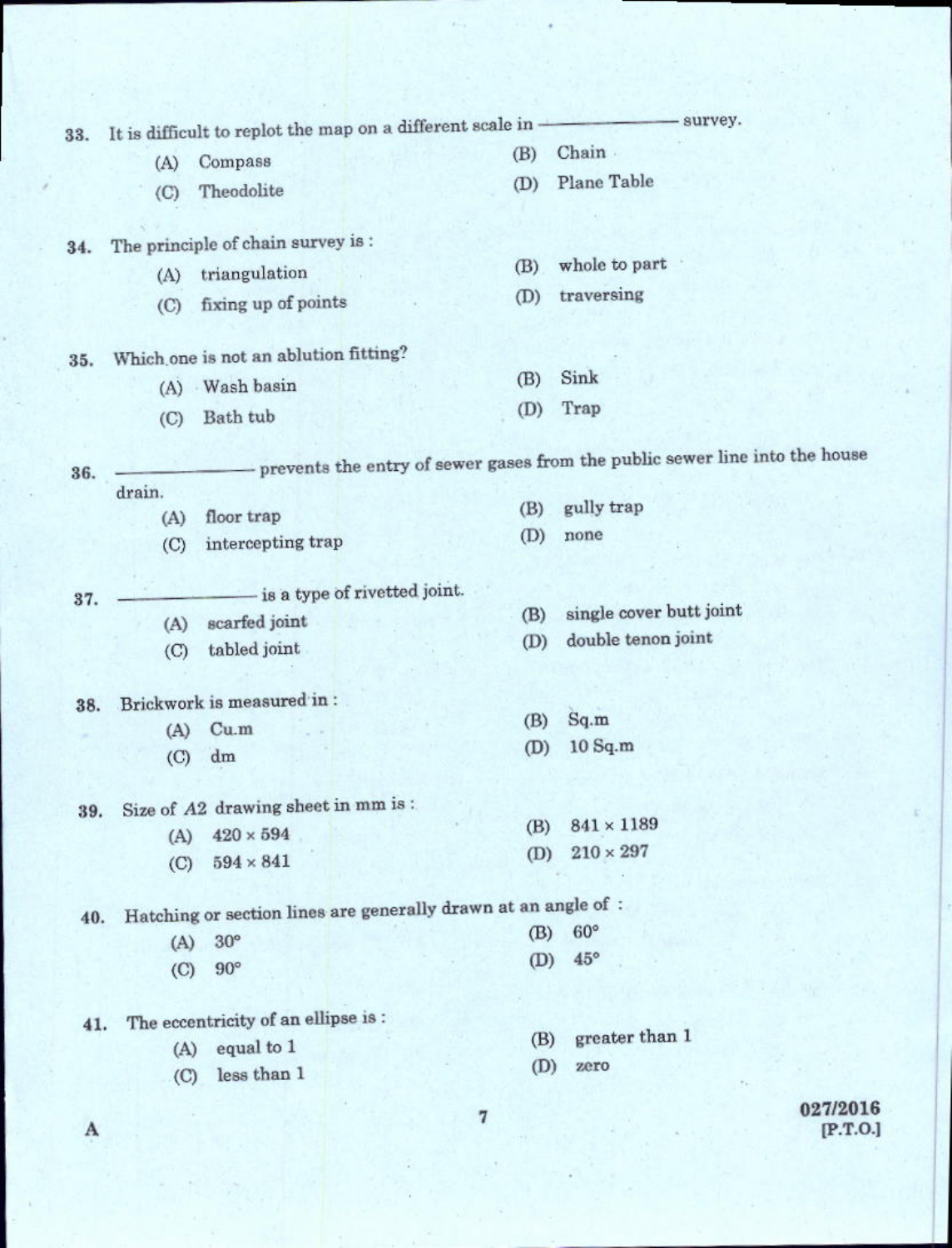| 42. |                  | A road provided around congested area is called :                                    |             |                                      |
|-----|------------------|--------------------------------------------------------------------------------------|-------------|--------------------------------------|
|     | (A)              | By-pass road                                                                         | (B)         | Ring road                            |
|     | (C)              | Trunk road                                                                           | (D)         | Loop road                            |
|     |                  |                                                                                      |             |                                      |
| 43. |                  | The convexity provided to the surface of carriageway :                               |             |                                      |
|     | (A)              | Kerb                                                                                 | (B)         | Camber                               |
|     | (C)              | Gradient                                                                             | (D)         | Super elevation                      |
|     |                  |                                                                                      |             |                                      |
| 44. |                  | The width of a broad gauge railway track :                                           |             |                                      |
|     | (A)              | $1.676$ m                                                                            | (B)         | 1 <sub>m</sub>                       |
|     | (C)              | $0.762 \; m$                                                                         | (D)         | 1.483 m                              |
| 45. |                  | A system of tracks at a station used for storing, sorting and despatching vehicles : |             |                                      |
|     | (A)              | station                                                                              | (B)         | signals                              |
|     | (C)              | yard                                                                                 | (D)         | crossing                             |
|     |                  |                                                                                      |             |                                      |
| 46. |                  | Semaphore signals are also called as :                                               |             |                                      |
|     | (A)              | Warner signals                                                                       | (B)         | Ground signals                       |
|     | (C)              | Routing signals                                                                      | (D)         | Stop signals                         |
|     |                  |                                                                                      |             |                                      |
| 47. |                  | The flooring of bridge is supported on the top of supports in:                       |             |                                      |
|     | (A)              | deck bridge                                                                          | (B)         | through bridge                       |
|     | (C)              | slab bridge                                                                          | (D)         | semi through bridge                  |
| 48. |                  | Seismic load is checked for                                                          | resistance. |                                      |
|     | (A)              | Dead weight                                                                          | (B)         | Wind                                 |
|     | (C)              | Snow                                                                                 | (D)         | Earthquake                           |
|     |                  |                                                                                      |             |                                      |
| 49. | EDM stands for : |                                                                                      |             |                                      |
|     | (A)              | <b>Easy Direct Measurement</b>                                                       | (B)         | <b>Electronic Direct Measurement</b> |
|     | (C)              | <b>Electronic Distance Measurement</b>                                               | (D)         | <b>Electronic Direct Management</b>  |
|     |                  |                                                                                      |             |                                      |
| 50. |                  | The size of letter is described by its :                                             |             |                                      |
|     | (A)              | Height                                                                               | (B)         | Length <sup>®</sup>                  |
|     | (C)              | <b>Breadth</b>                                                                       | (D)         | Thickness                            |
|     |                  |                                                                                      |             |                                      |

## 027/2016

8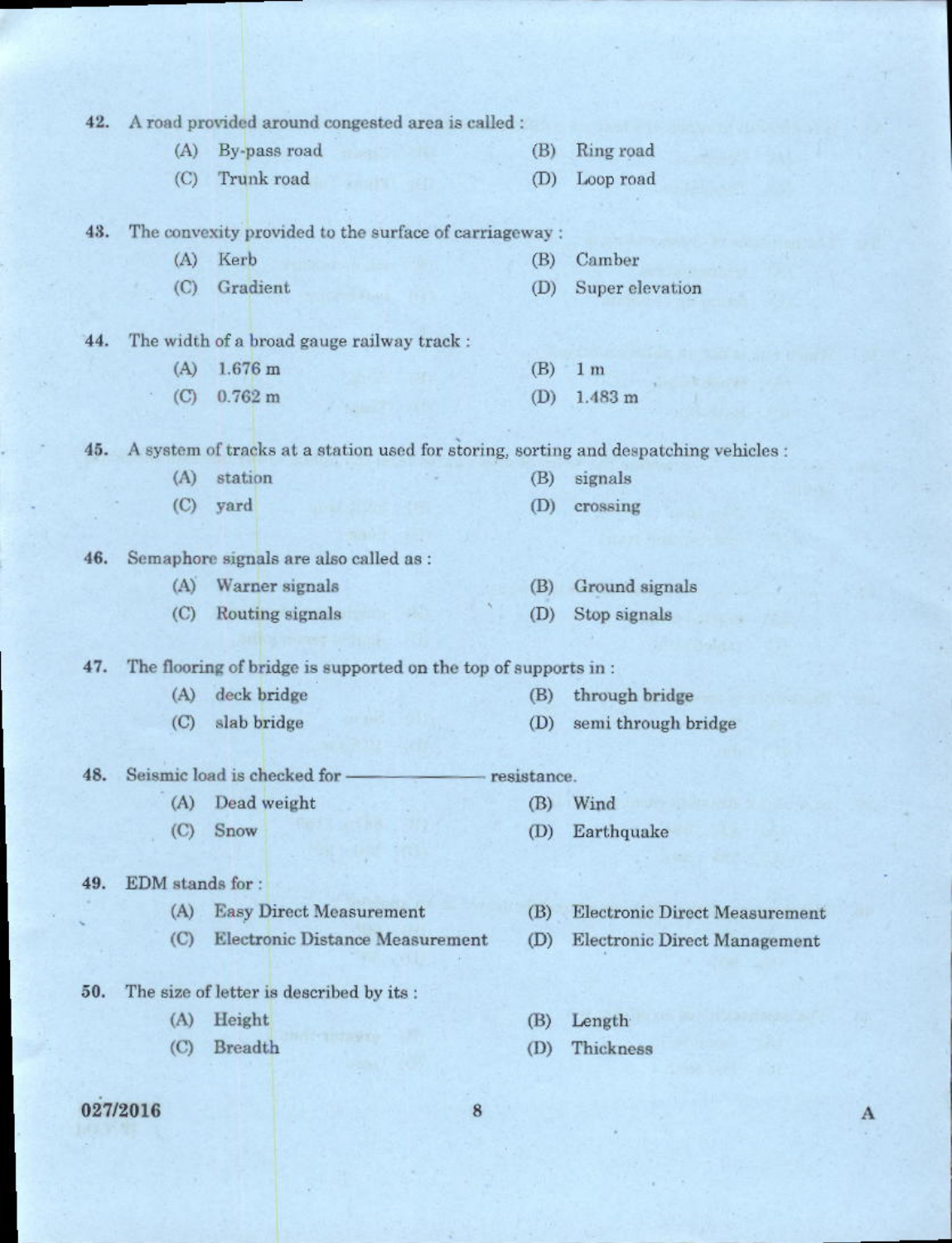51. An example for Kharif crop is:

| (A) wheat  | (B) rice   |
|------------|------------|
| (C) barley | $(D)$ gram |

Cross drainage work provided when the bed level of canal is higher than the H.F.L. of 52. drainage:

| (A) Aqueduct       | $(B)$ Weir        |
|--------------------|-------------------|
| (C) Level crossing | (D) Super passage |

- (C) Level crossing
- 53. Building drawings are prepared in:

| (A) Full scale  | (B) Enlarged scale |
|-----------------|--------------------|
| (C) Plain scale | (D) Reduced scale  |

54. All type of house waste and garbage in dry form is called :

| (A) sewage   | (B) sullage |  |
|--------------|-------------|--|
| (C) drainage | (D) refuse  |  |

The distance between the surfaces of bars and concrete is called : 55.

| (A) Slump | $(B)$ Lap  |
|-----------|------------|
| (C) Cover | (D) Rebate |

56. The longitudinal movement of rails in a track is:

> (A) cant (B) creep -(D) packing  $(C)$  coning

The watering applied to the land before sowing of a crop is called : 57.

> (A) Paleo Kor watering (B) Duty  $(D)$ Delta  $(C)$

Delta is measured in: 58.

> $(A)$ Hectares/cumecs (B) Cumecs  $(D)$ Metre  $(C)$ Days

> > 9

027/2016 [P.T.O.]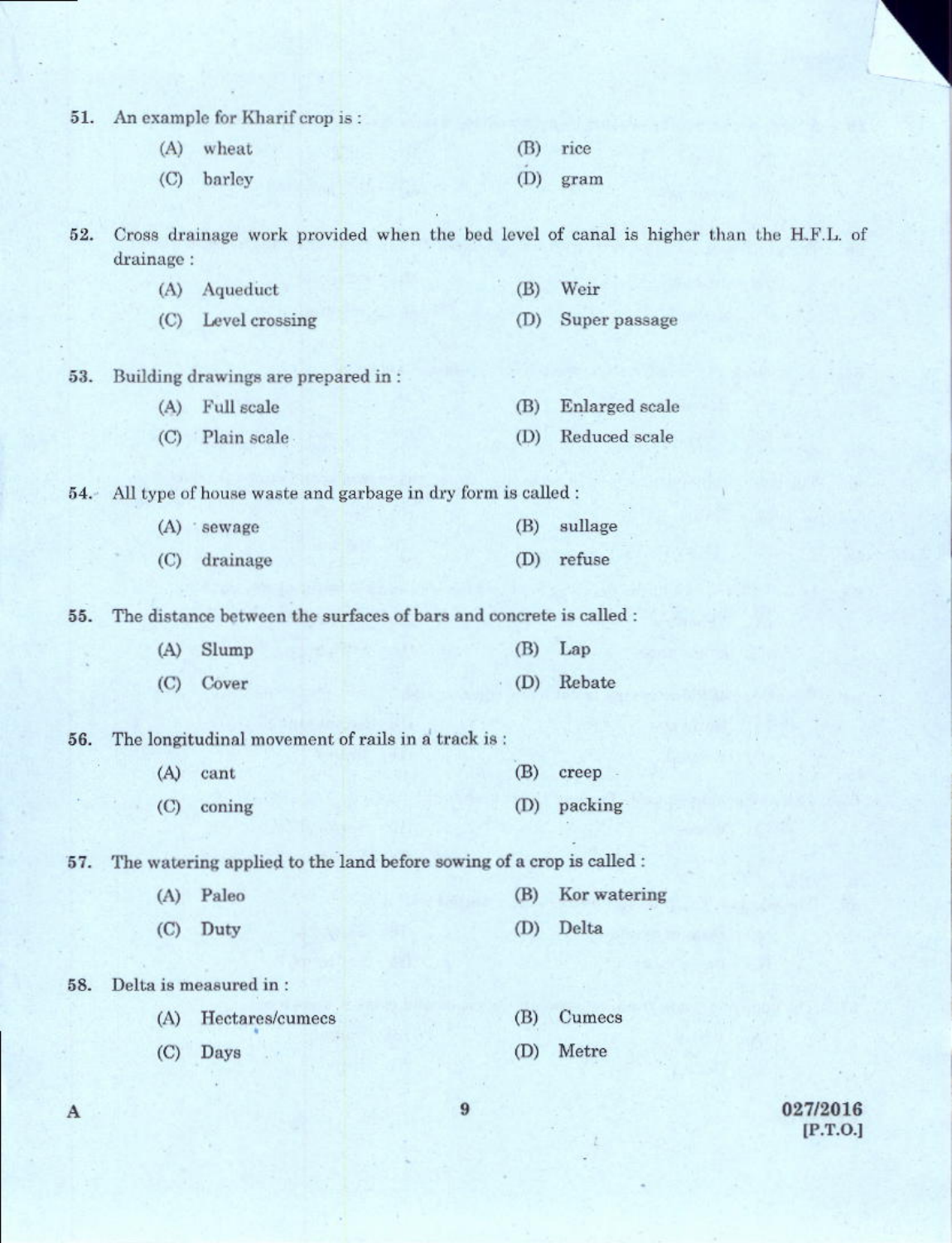| 59. |          | A large artificial lake created by constructing a dam across a river is called a : |     |                                                                                            |
|-----|----------|------------------------------------------------------------------------------------|-----|--------------------------------------------------------------------------------------------|
|     | (A)      | canal                                                                              | (B) | pond                                                                                       |
|     | (C)      | reservoir                                                                          | (D) | still pocket                                                                               |
|     |          |                                                                                    |     |                                                                                            |
| 60. |          |                                                                                    |     | The process of cutting stones into suitable sizes and surfaces after quarrying is called : |
|     | (A)      | dressing                                                                           | (B) | seasoning                                                                                  |
|     | (C)      | curing                                                                             | (D) | finishing                                                                                  |
|     |          |                                                                                    |     |                                                                                            |
| 61. |          | A cut made inside a frame to receive the shutter is known as :                     |     |                                                                                            |
|     | (A)      | Reveal                                                                             | (B) | Sash                                                                                       |
|     | (C)      | Jamb                                                                               | (D) | Rebate                                                                                     |
| 62. |          |                                                                                    |     | The triangular space formed in an arch between the extrados and crown is termed as :       |
|     | (A)      | Soffit                                                                             | (B) | Spandril                                                                                   |
|     | (C)      | Haunch                                                                             | (D) | Skewback                                                                                   |
| 63. | $In -$   | -arch, the depth at crown is more than that at the springing line.                 |     |                                                                                            |
|     | (A)      | Venetian                                                                           | (B) | Florentine                                                                                 |
|     | (C)      | Horse shoe                                                                         | (D) | Stilted                                                                                    |
|     |          |                                                                                    |     |                                                                                            |
| 64. |          | Which one of the following is not a one centred arch?                              | (B) | Segmental                                                                                  |
|     | (A)      | Bull's eye                                                                         | (D) | Stilted                                                                                    |
|     | (C)      | Pointed                                                                            |     |                                                                                            |
| 65. |          | The wedge shaped units forming the courses of an arch:                             |     |                                                                                            |
|     | (A)      | Winders                                                                            | (B) | Springer                                                                                   |
|     | (C)      | Crown                                                                              | (D) | Voussoirs                                                                                  |
| 66. |          | The window which project outside the external wall is a:                           |     |                                                                                            |
|     | (A)      | Dormer window                                                                      | (B) | Skylight                                                                                   |
|     | (C)      | <b>Bay window</b>                                                                  | (D) | Lanterns                                                                                   |
| 67. |          | The edge of a gable running between the eaves and ridge is known as :              |     |                                                                                            |
|     | (A)      | Valley                                                                             | (B) | Verge                                                                                      |
|     | (C)      | Gutter                                                                             | (D) | Hip                                                                                        |
|     |          |                                                                                    |     |                                                                                            |
|     | 027/2016 |                                                                                    | 10  |                                                                                            |